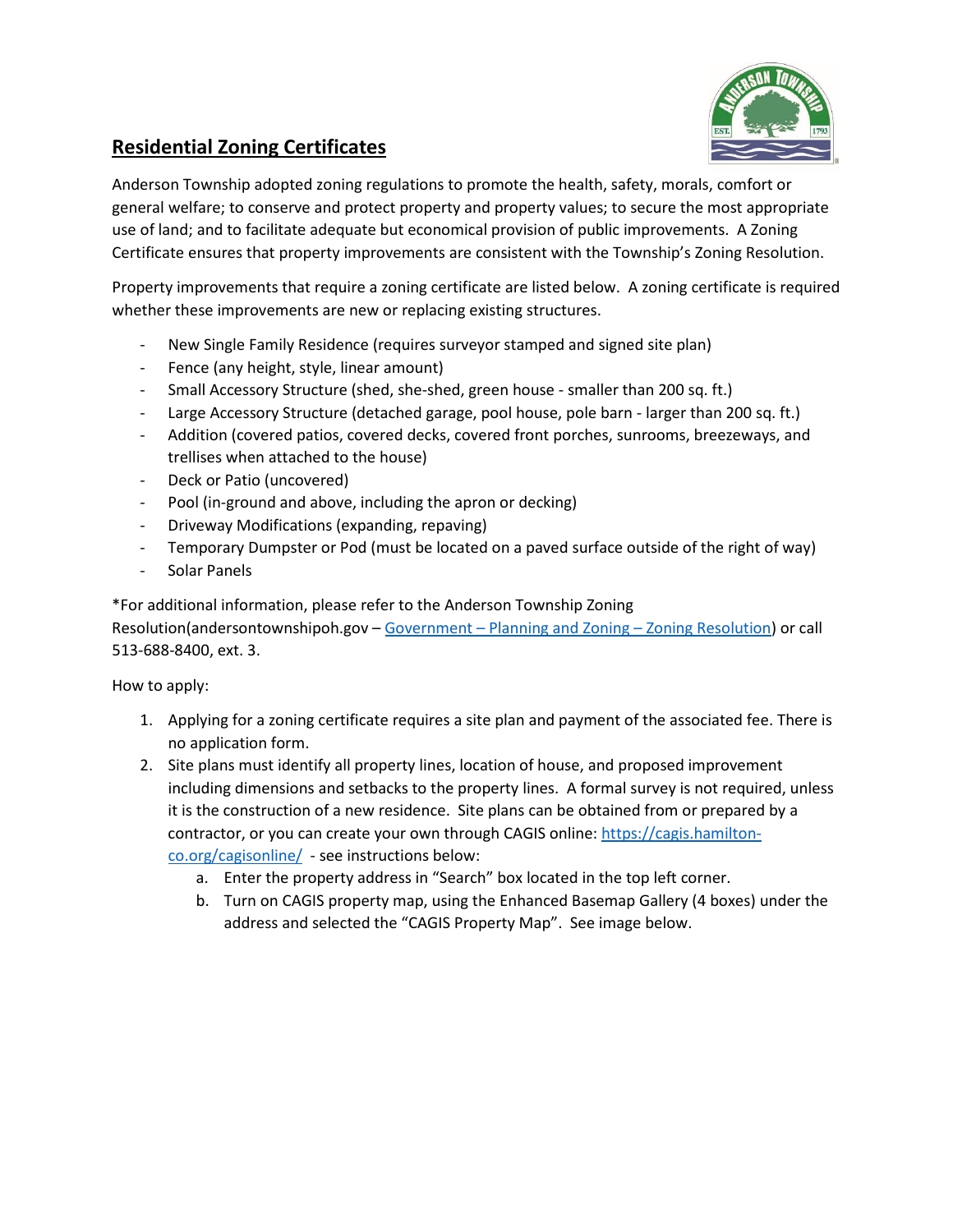

c. To print, click the printer button on the upper right-hand corner. See image below.



d. From the print screen either select "Letter ANSI A Portrait" or Landscape, whichever fits your property better. See image below.



e. After you click print, CAGIS online will create a PDF document that look like this: